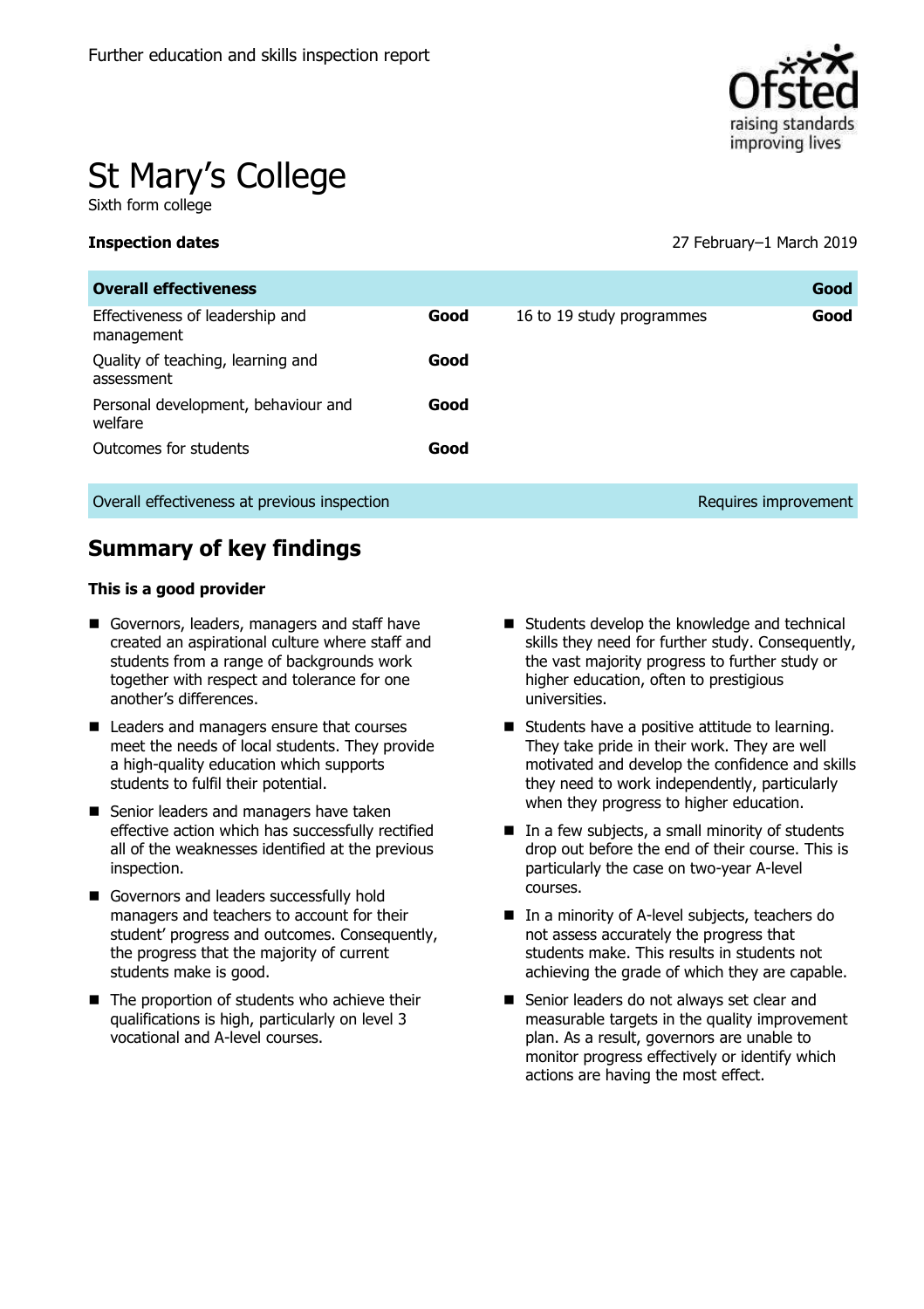

# **Full report**

# **Information about the provider**

- St Mary's College is a Catholic sixth-form college located in Blackburn, Lancashire. It attracts an ethnically diverse student cohort from the town and surrounding areas. The college provides 16 to 19 study programmes, mainly through advanced-level programmes. Of these, around half are A-level and half are vocational subjects. Currently, 714 students are enrolled on 16 to 19 study programmes at the college. There are 51 students on level 2 programmes, mainly GCSE English and mathematics, and nine students on vocational entry level/level 1 programmes.
- The proportion of students in the area who leave school with five or more GCSEs at grades A\* to C, including English and mathematics, is lower than the national figure. The Blackburn with Darwen borough has a population of 146,800. The unemployment rate for the borough is higher than the national average. The proportion of residents with no qualifications is above regional and national averages. The percentage of young people not in education, employment or training (NEET) is 5.7% and is above the regional and national averages.

# **What does the provider need to do to improve further?**

- Managers should ensure that they increase the proportion of students who stay on their course to the end in subjects where retention is low.
- Managers should ensure that teachers receive targeted development to ensure they assess students' progress accurately so that additional support is quickly put into place where needed.
- Senior leaders should ensure that action plans for improvement have precise and measurable targets so that governors can hold them to account.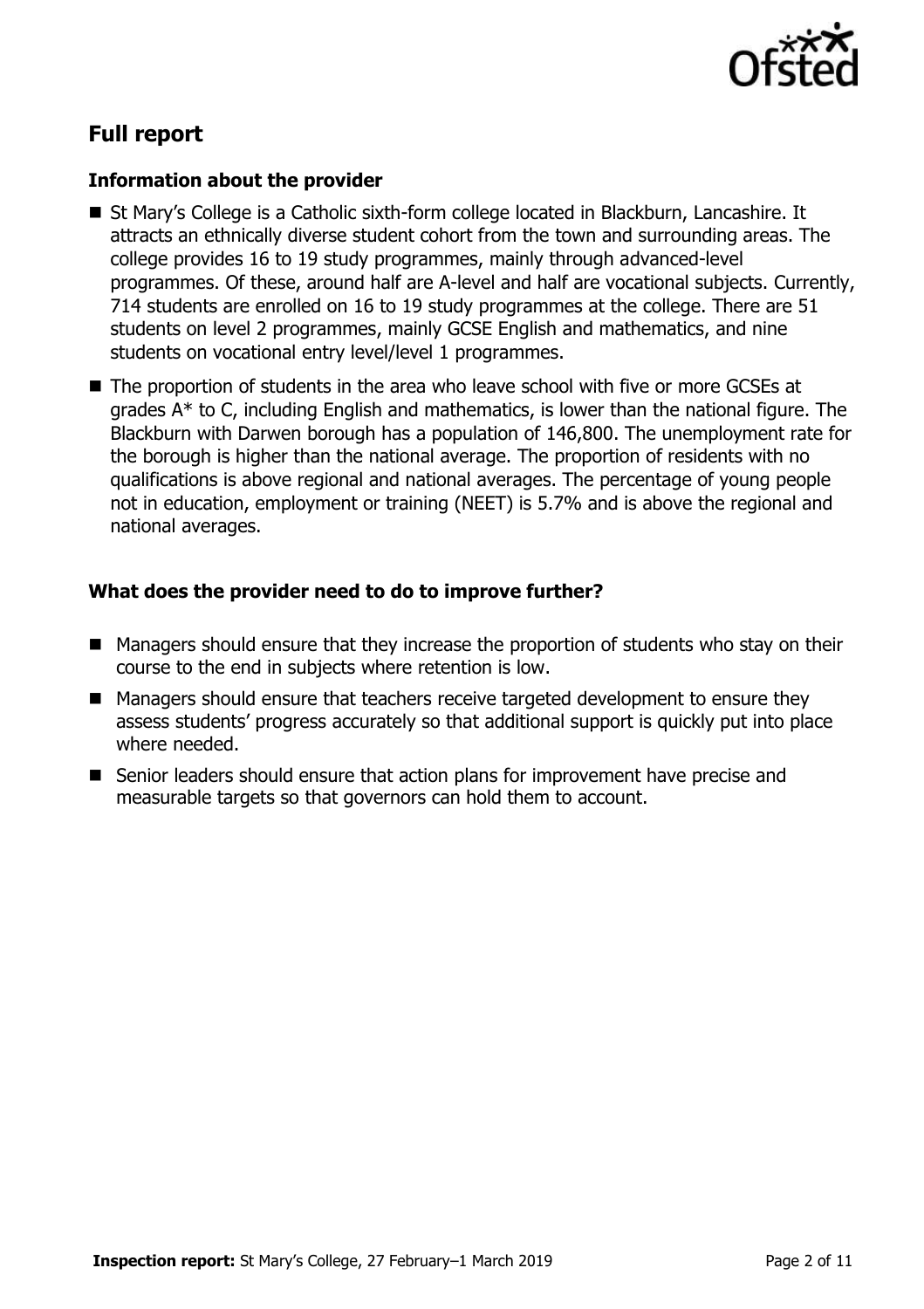

# **Inspection judgements**

#### **Effectiveness of leadership and management Good**

- Leaders and governors have developed an ambitious strategic vision for the college. Leaders and managers ensure that courses meet the needs of local students. They provide a high-quality education which supports students to fulfil their potential.
- Governors, leaders and managers have created an aspirational culture where staff and students from a range of backgrounds work together with respect and tolerance for one another's differences. Senior leaders and managers have taken effective action, which has successfully rectified all of the weaknesses identified at the previous inspection.
- The quality of teaching, learning and assessment is now good. Managers make accurate judgements about the strengths and weaknesses they observe in lessons. Managers use their findings to identify and provide high-quality staff development that leads to improvements in individual teachers' practice. Teachers who are the sole teacher in a subject benefit from links with other teachers in a partner college to develop teaching resources and to share good practice.
- Leaders successfully hold managers and teachers to account for their students' progress and outcomes. Leaders have developed very effective performance management and reporting procedures to ensure that students' progress is rigorously monitored. Managers ensure that teachers are set prompt remedial action where targets are not being met; this results in support and interventions being put in place quickly. The performance management process supports staff who are able and willing to improve, while staff who do not improve leave the college.
- Staff are proud to work at the college and share the senior leaders' aspirations for their students. Leaders have sought an effective solution to ensure the long-term sustainability of the college. The partnership they have established through the 'Federation of Hope' provides financial stability, and supports to staff to develop their teaching, learning and assessment practice.
- Leaders and managers ensure that staff provide effective careers education, information advice and guidance for students who aspire to go to university. As a result, a high proportion of students, many of whom do not have a family history of higher education, progress to university.
- Leaders and managers make good use of the information they have regarding local and regional needs, to inform the courses they offer. The range of A-level, GCSE and vocational qualifications effectively meets the needs of students in Blackburn and the surrounding areas who want to progress to further or higher education.
- Leaders and managers work closely with local schools to provide opportunities for students to improve their educational aspirations and attainment. The partnership with Liverpool Hope University provides good progression to higher education on the college site. However, leaders and managers have not sufficiently developed their links with employers. Employer involvement is often limited to subjects such as business and law and does not provide all students with the opportunity to develop the skills they need for work.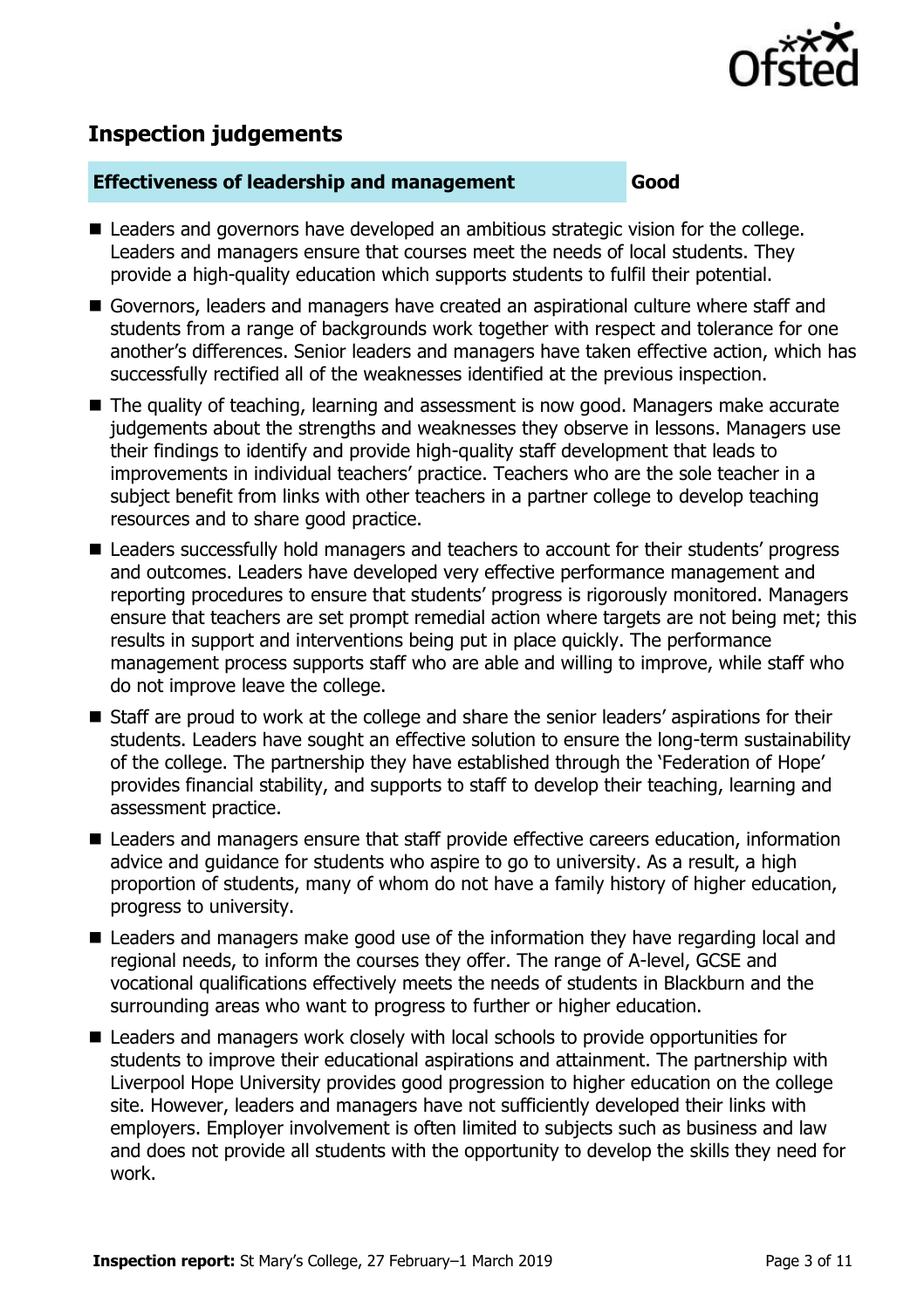

- Leaders and managers have developed a rigorous self-assessment report (SAR) process that accurately identifies strengths and areas for improvement, as well as actions for improvement. They use this information to set actions which have improved the quality of teaching and learning across the large majority of subjects. However, actions identified in the quality improvement plan do not always have clear, measurable targets against which senior leaders and governors can monitor progress; nor can they identify the actions that are having the most effect.
- Leaders and managers do not check sufficiently the data sent to the funding body. For example, managers did not identify errors in the college's own data prior to publication. Inspectors confirmed that the college's own data is accurate.

# **The governance of the provider**

- Governors are committed and passionate about the success of the college. They challenge and support senior leaders to cultivate a culture of continuous improvement and high expectations. Governors, some newly appointed, use their knowledge and expertise effectively to scrutinise the work of senior leaders in key aspects such as safeguarding, finance and teaching, learning and assessment.
- Governors place a high priority on ensuring the college is responsive to local students' needs in providing high-quality for students from diverse and often disadvantaged backgrounds.

# **Safeguarding**

- The arrangements for safeguarding are effective.
- Leaders place a high priority on maintaining a culture of safeguarding. They ensure that effective arrangements are in place to ensure that students are safe and know how to keep themselves safe.
- Leaders and managers have ensured that staff throughout the college receive regular training on safeguarding that provides them with an appropriate level of understanding. They make swift referrals when needed. Designated safeguarding leads have received the appropriate level of training to allow them to execute their role effectively. They receive ongoing support from a designated safeguarding governor.
- Staff have established effective links with external agencies such as the local area designated officer (LADO), police and social services. The designated senior leads and the safeguarding team deal with referrals in a timely manner and, where appropriate, work with external agencies to support students.
- Leaders and governors place a high priority on responding to the challenges they face in the local area they serve through an effective 'Prevent' strategy. Senior managers are part of local groups that provide up-to-date information about pertinent local issues. They use this information effectively to update staff and students on the new and emerging risks posed by radicalisation and extremism. Consequently, staff and students have a good understanding of radicalisation and extremism.
- Leaders and managers have implemented appropriate safe recruitment practice to ensure staff are appropriately checked before starting in employment.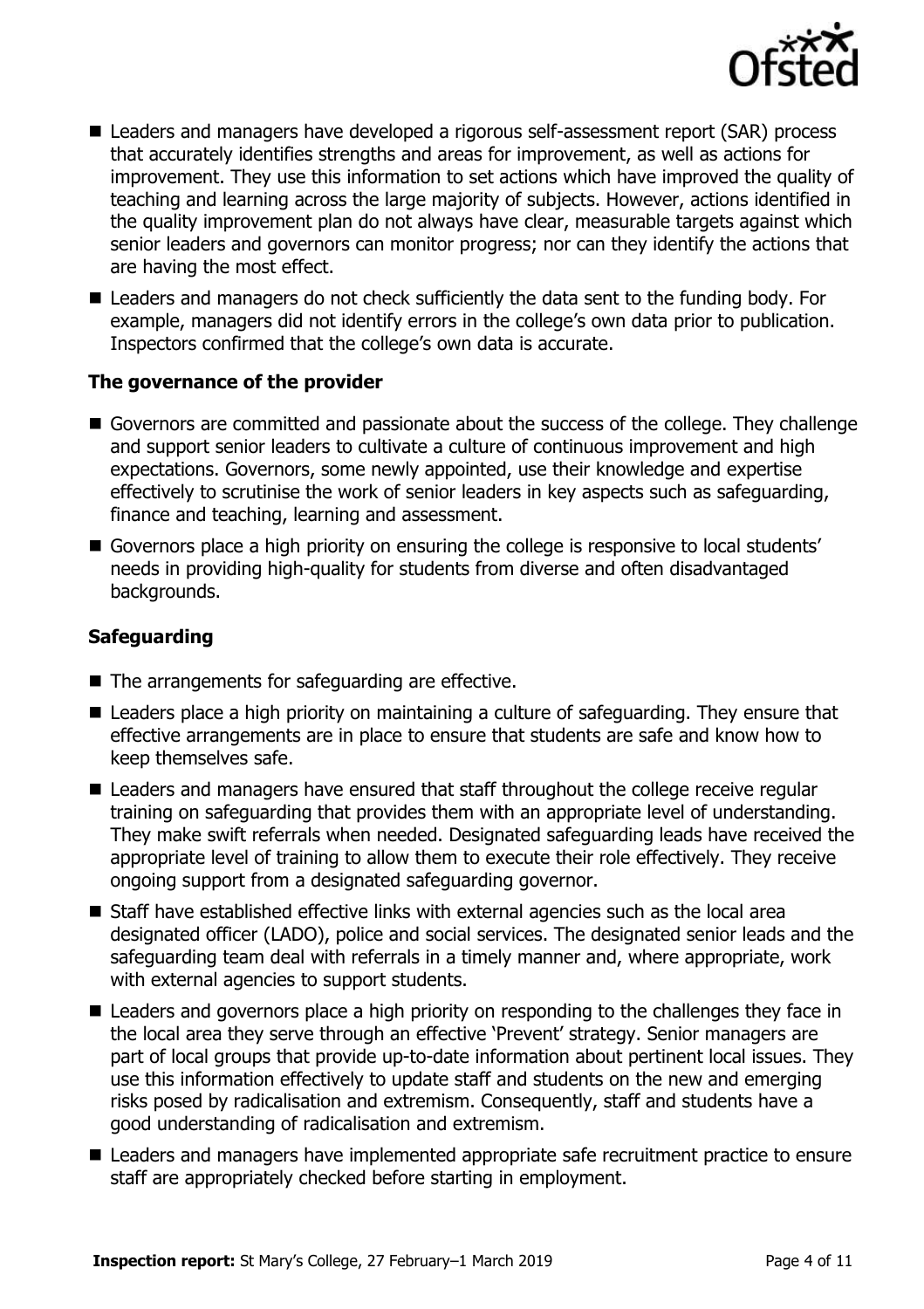

# **Quality of teaching, learning and assessment Good**

- Leaders and managers plan courses effectively that meet the requirements for study programmes. Courses provide students with good opportunities for progression into further study or higher education. Students develop their skills in English and mathematics, as well as benefiting from work experience and additional qualifications. The vast majority of students study at advanced level on a range of vocational and A-level subjects.
- The vast majority of teachers plan learning activities which meet the needs and interests of students of differing abilities. This enables students to develop their knowledge and understanding and make good progress. For example, students in GCSE English lessons study extracts from a range of sources and different historical periods on the theme of boxing, a topic of interest to the group. In biology lessons, students work well together on different tasks in groups carefully selected by the teacher.
- Staff work well with secondary schools to ensure that appropriate support is in place for students with additional needs when they start their course. Teachers assess students' starting points effectively and use this information to plan sufficiently challenging lessons. This means that students with a learning difficulty and/or disability make the progress they should. Students who have high needs have an appropriate education, care and health plan in place.
- Teachers use their questioning very effectively in lessons to probe and check students' understanding, which helps them consolidate and enhance their knowledge. For example, in A-Level English lessons, teachers question extensively throughout the group activities, to ensure that students' learning is extended. Law students can evaluate the advantages and disadvantages of types of statutory interpretations.
- Teachers assess students' progress throughout their course through frequent 'key assessments'. These provide an overview of individual students' progress against an aspirational target set at the start of their course. Leaders and managers monitor carefully the progress that students make and quickly put actions in place when they are under-achieving. As a result, most current students make good progress.
- Teachers provide detailed feedback to students following assessment, which enables students to improve. In addition, students develop their own action plans to improve their work and achieve their target grade. As a result, most students improve the quality of their work over time. Students' written work is generally of the standard expected for the level and stage of their course.
- Teachers keep parents and carers well informed of each student's attendance and progress, through parents' evenings, access to online systems, and a range of open events. Teachers quickly contact parents or carers if they have any concerns about individual attendance, and as a result, attendance is high.
- Teachers develop students' English skills in lessons very well. For example, teachers encourage students to use key terminology appropriately and routinely correct spelling, punctuation and grammar in written work. Students are confident when explaining specialist terms to the rest of the group. For example, economics students discuss monetary policy and the effect it has on inflation rates. In biology lessons, students can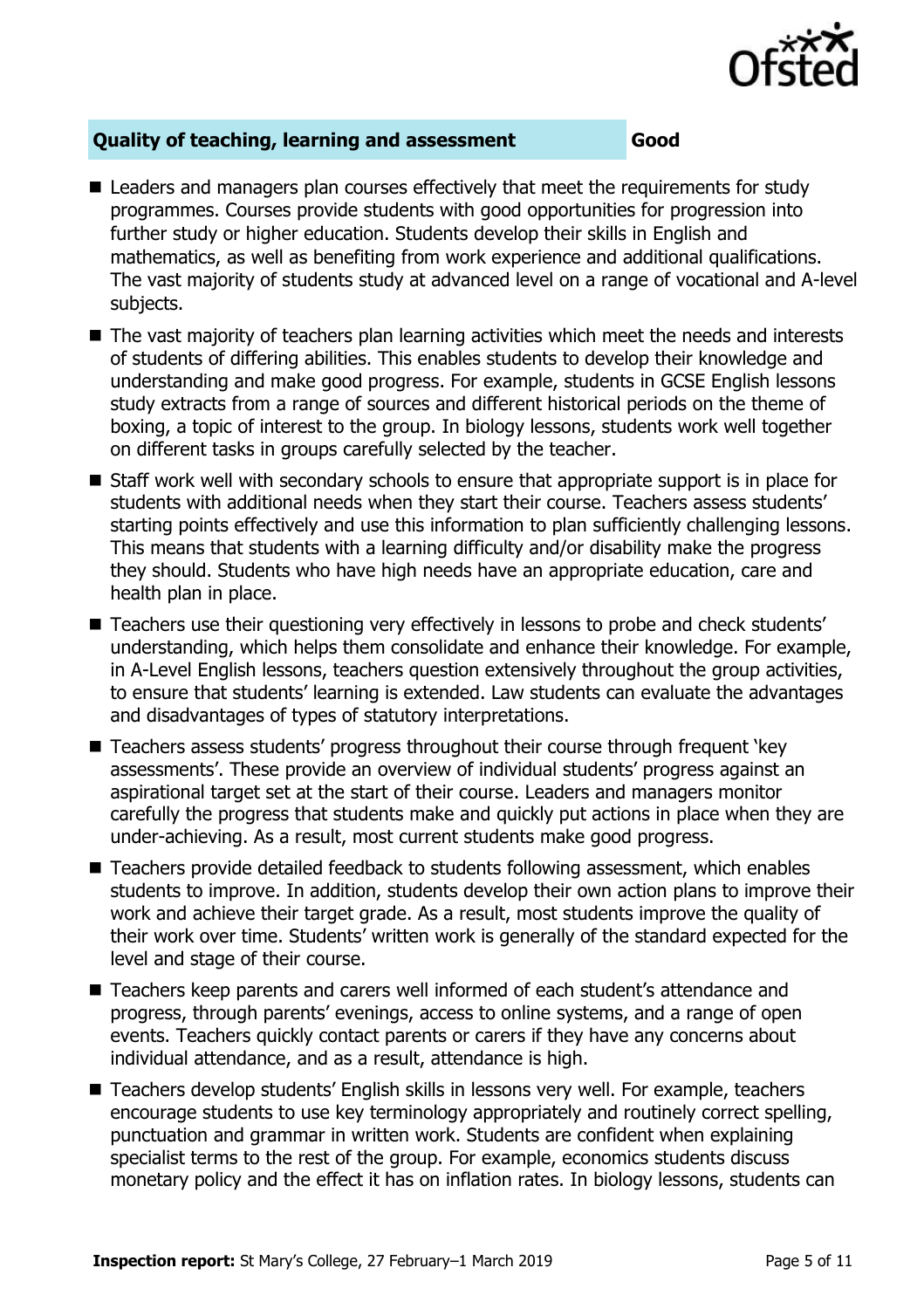

use key terms correctly such as ventricle, atria and valves when learning about the human heart.

- Students develop their mathematical skills effectively in lessons. For example, chemistry students work out accurately the equilibrium experiences for a reaction. Business, psychology and geography students analyse problems that require a good understanding of statistical calculations. In tutorials, students develop an appreciation of how to manage personal finances while at university.
- Teachers provide online resources of a high quality, which supports students' independent learning well. For example, sociology students work well outside of the classroom on tasks set in preparation for their next lesson.
- While teachers identify students who need additional support to help them achieve their target grades, the interventions they put in place are not fully effective. For example, in a few instances, students do not attend the additional support sessions arranged and, consequently, they do not improve their grade.
- A small minority of teachers do not set sufficiently specific targets for students to ensure that they improve their work over time. For example, targets set are too vague, such as 'revise more'.
- In a very small minority of lessons, teachers' strategies to plan lessons and manage behaviour are not effective. This results in low-level disruption to the lesson and students become distracted and disengaged.

### **Personal development, behaviour and welfare <b>Good**

- Attendance rates are high overall. Teachers ensure that any non-attendance is followed up quickly and support provided to help students catch up. However, in a few subjects, such as vocational law, attendance rates are too low.
- Students enjoy their learning; they work hard in lessons and most students maintain their effort consistently throughout the lesson.
- Teachers promote respect and tolerance well through lessons, the tutorial programme and assemblies. As a result, students from diverse backgrounds are polite, tolerant and respectful of each other. They work cooperatively in lessons together.
- Students benefit from good advice and quidance to make informed choices about progression into further or higher education. Teachers support students well in their university applications; consequently, the vast majority of level 3 students progress to university. Of these, around a quarter progress to prestigious universities.
- Students who choose not to progress to university are provided with good information, advice and guidance through tutorials and by attending progression fairs. For example, at a recent fair, 30 employers and degree apprentice providers offered advice and information about the opportunities for progression and for employment.
- Most vocational students benefit from undertaking work experience that helps them to develop the skills required in the workplace. For example, students on science courses develop the skills they need when working in a laboratory. Business students benefit from external speakers from banks and national accountancy firms. A-level students undertake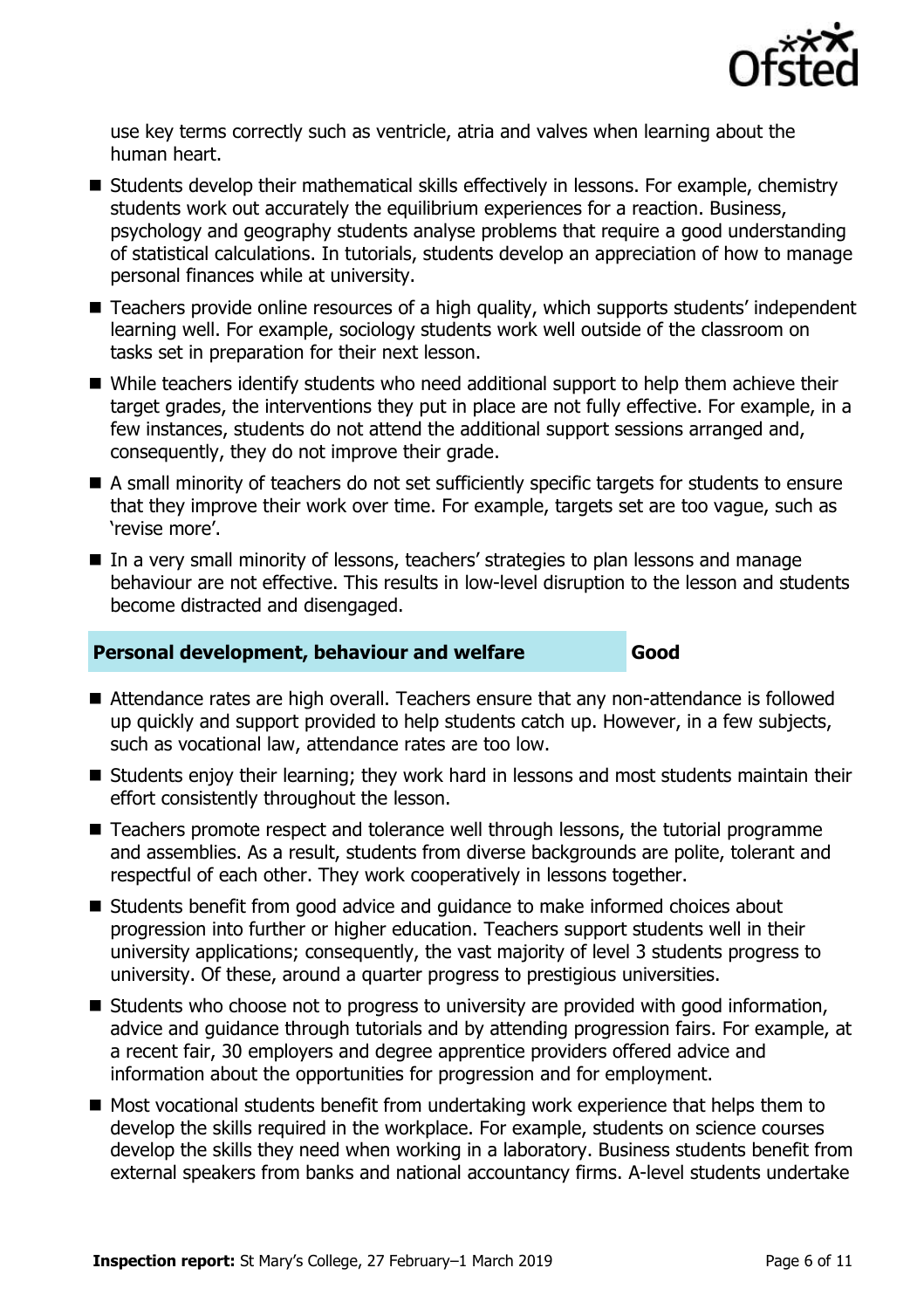

activities that develop skills that are useful in the workplace, such as team work and presentation skills.

- Students benefit from an extensive range of enrichment activities, which means they develop good social, personal and work-related skills. Students work with local charities and volunteering organisations. For example, sports students planned a sponsored mountain climb to help a local charity. On a few vocational courses, students benefit from working on live briefs or assignments in collaboration with employers.
- Students feel safe at college and know who to contact if they have any concerns. Students know how to keep safe online and are clear about how to set personal security settings when using social media. Student have a good understanding of the dangers and risks of radicalisation and extremism.

### **Outcomes for students Good**

- In 2017/18 the proportion of students who achieved their qualifications at entry level, level 2 and level 3 was high. The proportion of students who achieved their qualification was high in the vast majority of subjects. They were particularly high in health and social care, sport, arts and media and in business. They were low in two subjects, history and religious studies.
- $\blacksquare$  In 2017/18 a high proportion of students studying for vocational qualifications at level 3 achieved the grades expected of them.
- While pass rates were high, not all students taking A-level subjects in 2017/18 achieved the grades expected in relation to their starting points. These included students taking Alevel biology, business studies, chemistry, English language and literature, mathematics and psychology. However, the proportion of students who achieved their expected grade was high in fine art, English language, English literature, law and sociology.
- The number of students who stayed on their course to the end declined in 2017/18 when compared to the previous year. This was particularly the case for two-year A-level subjects and for students on level 1 courses. In the current year, the proportion of students who remain on their course is high at all levels.
- In 2017/18, pass rates for GCSE English and mathematics at standard and strong pass grades increased, and they were higher than at similar colleges.
- $\blacksquare$  In 2017/18, the proportion of adults who successfully achieved their qualifications was low. These courses are no longer offered.
- Current college data indicates that the proportion of current students on level 3 courses who are on track to achieve their target grade has increased since the previous inspection and is high.
- Students produce work of a good standard and meet or exceed the requirements of their programme. For example, A-level media students produce high-quality designs.
- Achievement gaps between different groups of students, such as those between males and females, have reduced. Achievement rates for males are now similar to those for females. Indian, Bangladeshi and Black African students achieve particularly well.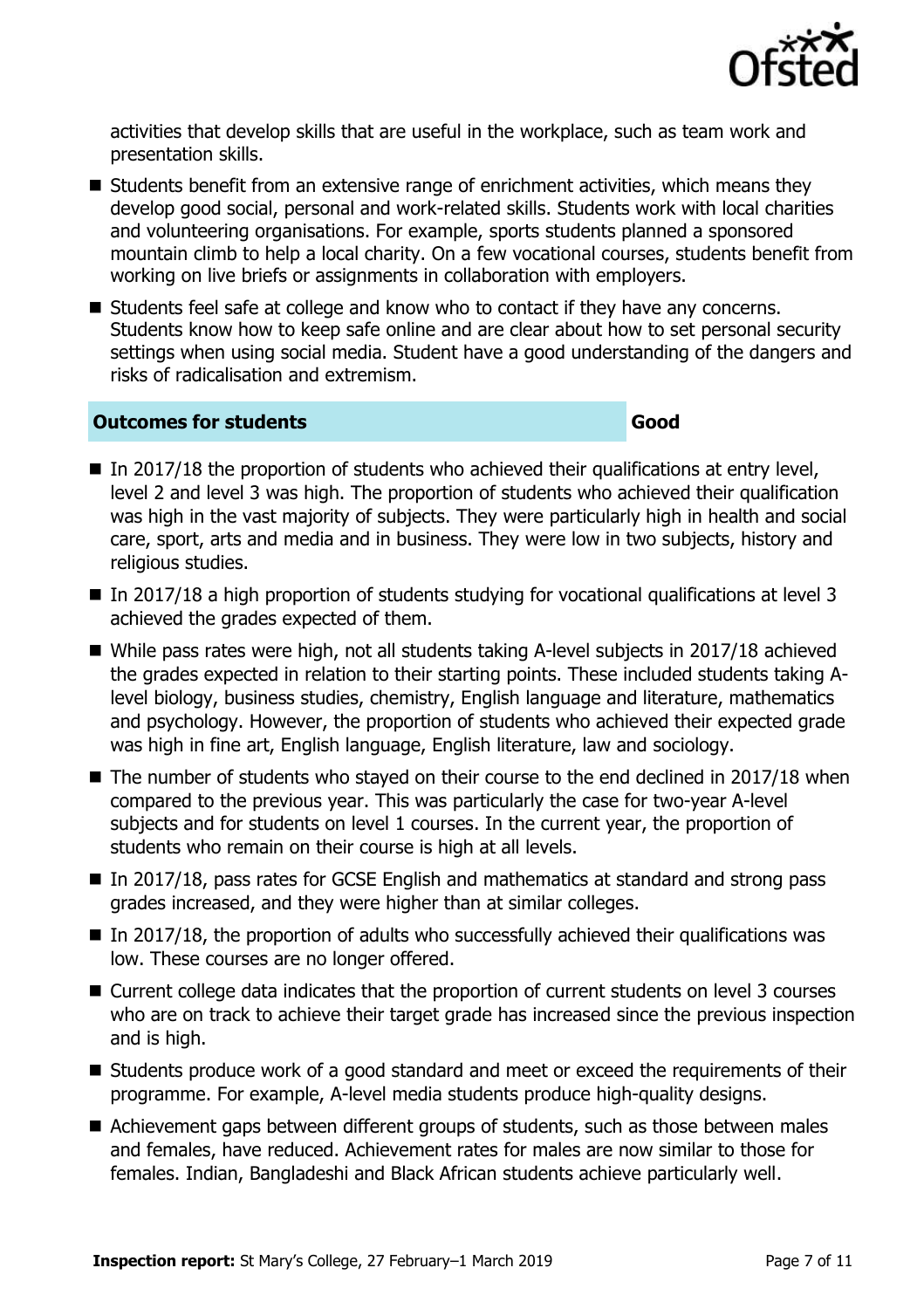

However, students with learning difficulties and/or disabilities achieve slightly less well than their peers.

- The vast majority of students who achieve their A-levels and vocational qualifications at level 3 progress to university. Around a quarter of these go to prestigious universities.
- A high proportion of students on programmes at entry level, level 1 and level 2 progress successfully to higher-level courses at the college or at the local further education college. Others successfully gain employment or enrol on apprenticeship programmes.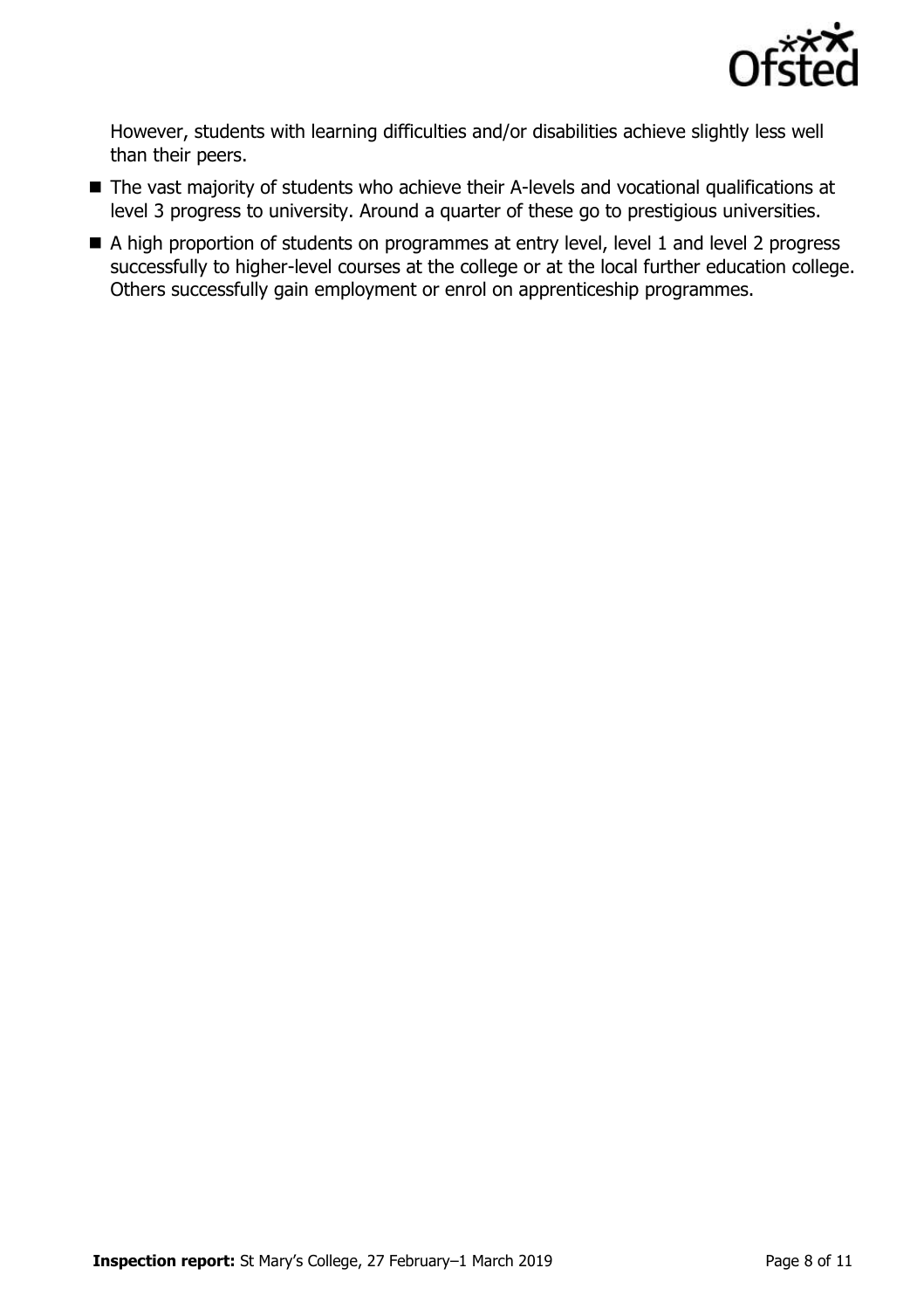

# **Provider details**

| Unique reference number                                                       | 130746                            |
|-------------------------------------------------------------------------------|-----------------------------------|
| Type of provider                                                              | Sixth form college                |
| Age range of students                                                         | $16 - 18/19$                      |
| Approximate number of all<br>students over the previous full<br>contract year | 817                               |
| Principal/CEO                                                                 | Jenny Singleton                   |
| Telephone number                                                              | 01254580464                       |
| Website                                                                       | www.stmaryscollegeblackburn.ac.uk |

# **Provider information at the time of the inspection**

| Main course or learning<br>programme level                                                      | Level 1<br>or below |       | Level 2   |             | Level 3   |           | Level 4<br>or above |       |  |
|-------------------------------------------------------------------------------------------------|---------------------|-------|-----------|-------------|-----------|-----------|---------------------|-------|--|
| Total number of students                                                                        | $16 - 18$           | $19+$ | $16 - 18$ | $19+$       | $16 - 18$ | $19+$     | $16 - 18$           | $19+$ |  |
| (excluding apprenticeships)                                                                     | 8                   | 1     | 51        | $\mathbf 0$ | 640       | 5         | $\boldsymbol{0}$    | 0     |  |
| Number of apprentices by                                                                        | Intermediate        |       |           | Advanced    |           |           | Higher              |       |  |
| apprenticeship level and age                                                                    | $16 - 18$           |       | $19+$     | $16 - 18$   | $19+$     | $16 - 18$ |                     | $19+$ |  |
|                                                                                                 |                     |       |           |             |           |           |                     |       |  |
| Number of traineeships                                                                          | $16 - 19$           |       |           | $19+$       |           |           | <b>Total</b>        |       |  |
|                                                                                                 |                     |       |           |             |           |           |                     |       |  |
| Number of students aged 14 to<br>16                                                             |                     |       |           |             |           |           |                     |       |  |
| Number of students for which<br>the provider receives high-<br>needs funding                    | 9                   |       |           |             |           |           |                     |       |  |
| At the time of inspection, the<br>provider contracts with the<br>following main subcontractors: |                     |       |           |             |           |           |                     |       |  |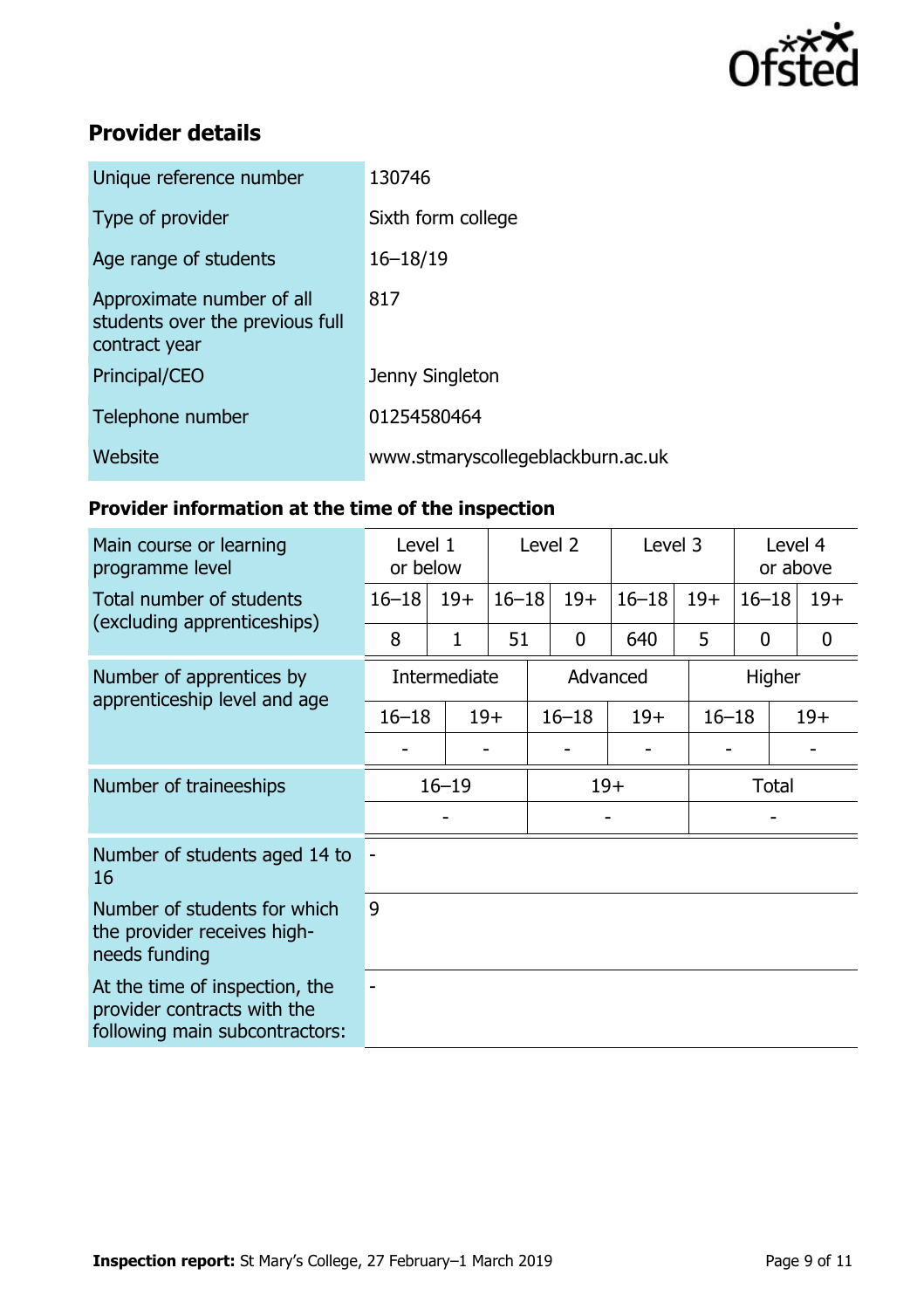

# **Information about this inspection**

The inspection team was assisted by the vice principal, as nominee. Inspectors took account of the provider's most recent self-assessment report and development plans, and the previous inspection report. Inspectors used group and individual interviews and online questionnaires to gather the views of students and staff; these views are reflected within the report. They observed learning sessions, assessments and progress reviews. The inspection took into account all relevant provision at the provider.

### **Inspection team**

| Andrea Machell, lead inspector | Her Majesty's Inspector |
|--------------------------------|-------------------------|
| Sarah Stabler                  | Her Majesty's Inspector |
| <b>Clare Russell</b>           | Ofsted Inspector        |
| Roger Pilgrim                  | Ofsted Inspector        |